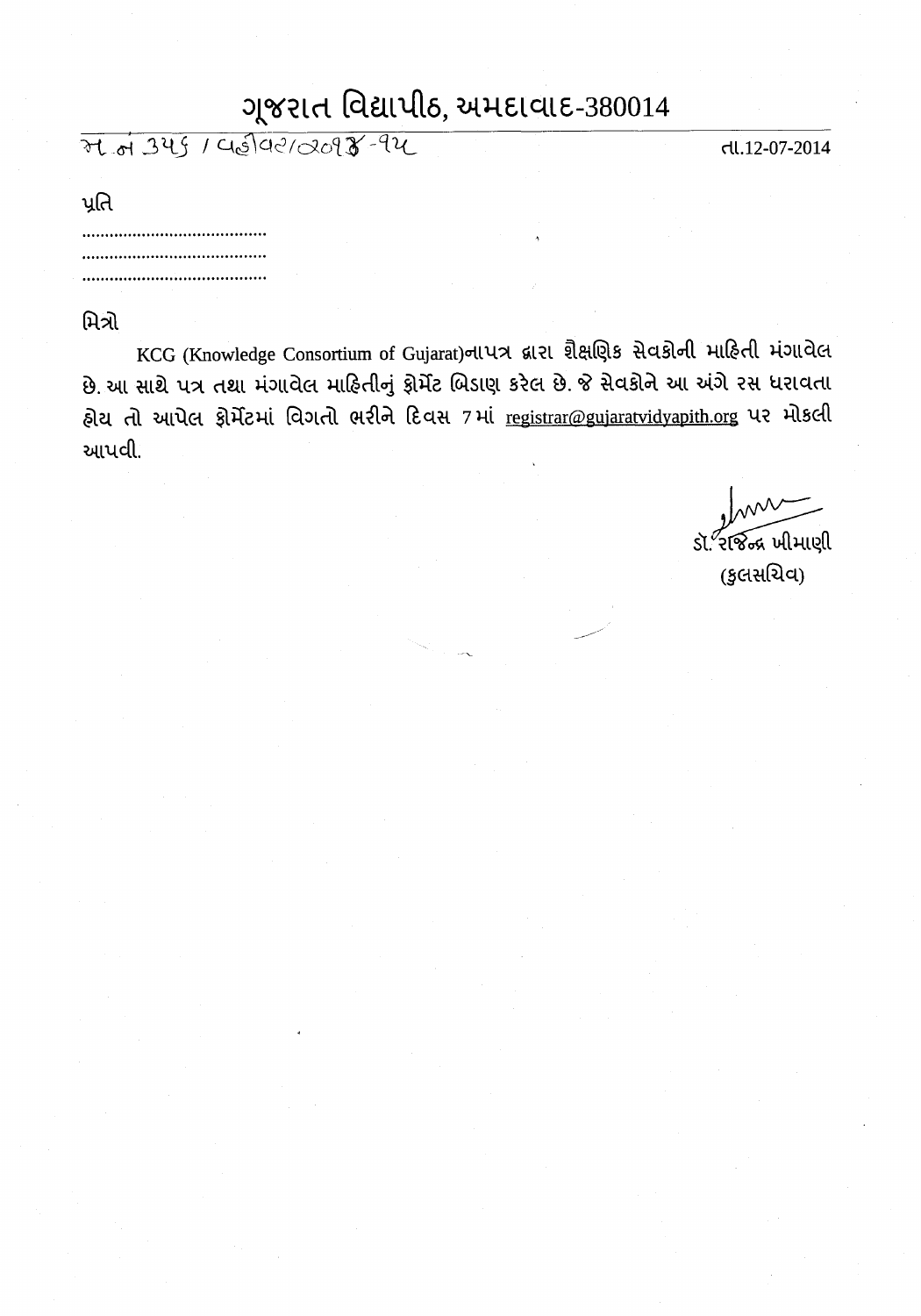## ગુજરાત વિદ્યાપીઠ, અમદાવાદ-380014

ત્તા.12-07-2014

| પૂતિ<br>× |  |
|-----------|--|
|           |  |
|           |  |
| .         |  |

મિત્રો

આ સાથે બિડાણ કરેલ પત્ર અનુસંધાને શૈક્ષણિક સ્ટાફમાંથી જે રસ ધરાવતા હોય તો આપેલ ફોર્મેટમાં વિગતો ભરીને દિવસ 7 માં registrar@gujaratvidyapith.org પર મોકલી આપવી.

> ડૉ. રાજેન્દ્ર ખીમાણી (કુલસચિવ)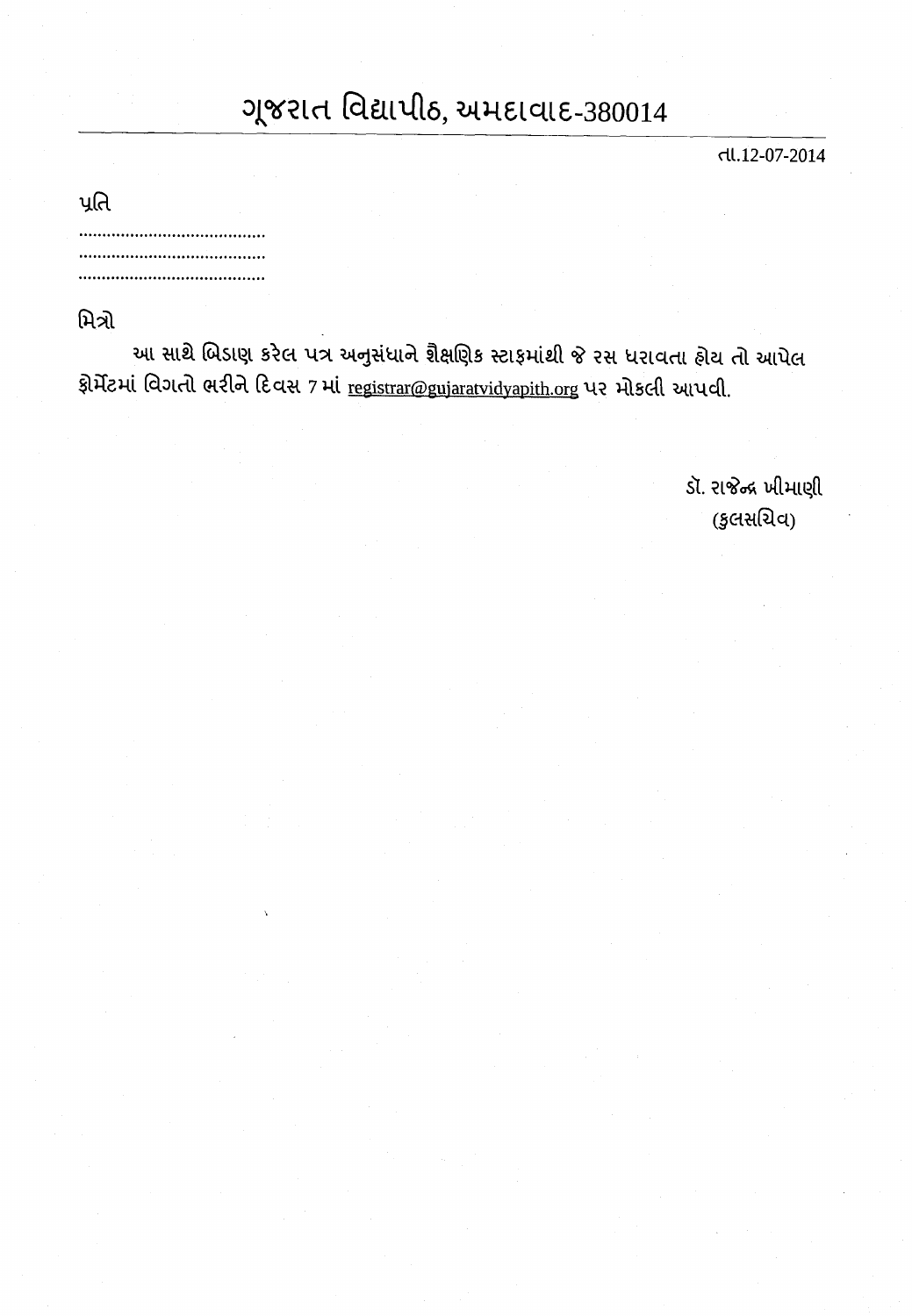Gujarat Vidyapith Webmail

To,

Registrar,

opera Cenlo<br>And Astar-Mean<br>Allet Mean CCO......

Respected Sir/Madam.

Greetings from the Knowledge Consortium of Gujarat !!!!!

Academic and Administrative Audit (AAA) is about facilitation of excellence in higher educational institutions in the state by the Stakeholders of higher education primarily by teachers, management and community. Guided by the philosophy of mutual trust, the Peer Team has to carry out an AAA of Higher Education Institutions objectively with greater focus on issues related to the outcome.

As we are expanding the area of AAA, We are having the need of assessors who can perform the task of assessment and accreditation. For that purpose we are selecting more assessors from academic community. To achieve the said task we look forward to you. We request you to provide us the details of the academicians who are enthusiastic, hard working and willing to work as an assessor for the improvement of education system. We can select Principals. Head of the Departments, Professors, Associate Professors and Assistant Professors. As we are also planning a workshop to familiarize the selected persons with AAA procedure, we request you to provide the list of the said persons as soon as possible. We have attached a soft copy of excel format to fill up the details of the selected persons so that you can easily provide the details.

Looking forward for your cooperation and support.

With regards,

Narendra Chotaliya Director (QA) **KCG** +91 94269 28329, +91 99791 42925

Please Find Attachment Here......